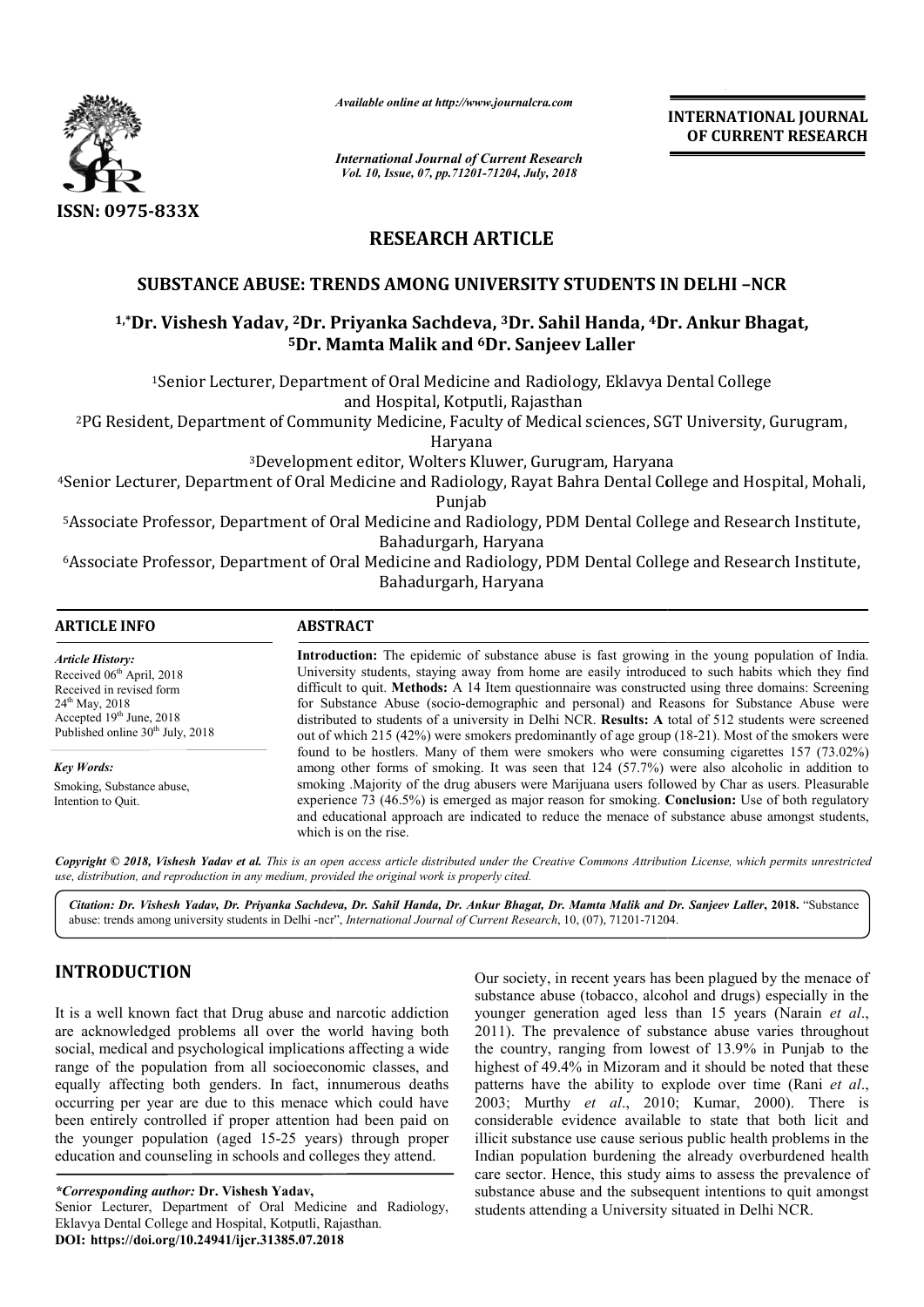# **MATERIALS AND METHODS**

The collection of data was done from the time period of  $1<sup>st</sup>$ September 2014 to  $30<sup>th</sup>$ November 2014 through a pre-tested and pre-validated questionnaire. A total of 530 questionnaires were distributed amongst the university students of Delhi NCR. The questionnaire consisted of 14 questions that assessed various aspects regarding tobacco, alcohol, drug abuse and intentions to quit amongst the students. Participation in the study was voluntary and anybody who did not wish to be a part of the study was excluded. Statistical Analysis was done using the Chi Square test. Data was tabulated and subsequently analysed using SPSS Version 21.0 (IBM Corp, 2012). An Ethical clearance was obtained from the institution where the study was being conducted (name withheld on University's request).



## **GRAPH 2. DIFFERENT TYPES OF TOBBACO CONSUMED BY THE POPULATION**



## **RESULTS**

Of the 530 questionnaires distributed among the students studying in a University in Delhi NCR, 512 students adequately filled & returned the questionnaires (response rate 96.7%). The study comprised of a total of 359 males and 153 female belonging to different age groups (Table 1). Upon assessing the level of tobacco abuse across different age groups, it was found out that (30.6% n=157) were smokers while (69.4% n=355) were non smokers. Most of the students who were into smoking belonged to the age group of 18-21 years (60% n=94). After this age group, it was found out that the young generation aged less than 18 years (students who had just joined the university and still were 17 years of age and a few months away from their  $18<sup>th</sup>$  birthday which implies an early onset of smoking) had the second highest number of smokers (30% n=47) which is quite alarming (Table 2). The data revealed that out of 157 students who were smokers were predominantly hostellers (58.6%, n=92). The subjects who are living with their Parents/ Local Guardian showed a less prevalence of smoking with only (6.4% n=15) of the population being smokers (Table3). Age at which they started smoking, most of the responses belonged to the age group of less than 18 years (53.5% n=90) (Graph 1.)

#### **Table 1. Characteristics of the study population**

| Age             | Male | Female | Total |  |
|-----------------|------|--------|-------|--|
| $\leq$ 18 years | 53   | 52     | 105   |  |
| 18-21 years     | 187  | 20     | 207   |  |
| $21-25$ years   | 68   | 44     | 112   |  |
| $>25$ years     | 51   | 37     | 88    |  |
| Total           | 359  | 153    | 512   |  |

**Table 2. Tobacco use prevalence and age related smoking habit amongst the population.**

|                 |        | AGE RELATED SMOKING HABIT (N) |       |  |
|-----------------|--------|-------------------------------|-------|--|
| Age             | Smoker | Non Smoker                    | Total |  |
| $\leq$ 18 years | 47     | 58                            | 105   |  |
| 18-21 years     | 94     | 113                           | 207   |  |
| $21-25$ years   | 10     | 102                           | 112   |  |
| $>25$ years     |        | 82                            | 88    |  |
| Total           | 157    | 355                           | 512   |  |

**Table 3. Tobacco use prevalence and association with living arrangement amongst the population.**

| LIVING ARRANGEMENT AND SMOKING HABIT (N) |                |             |       |  |
|------------------------------------------|----------------|-------------|-------|--|
| Arrangement                              | <b>Smokers</b> | Non smokers | Total |  |
| Hosteller                                | 92             | 167         | 259   |  |
| Living with                              | 15             | 129         | 144   |  |
| family/guardian                          |                |             |       |  |
| Living all alone                         | 50             | 59          | 109   |  |

**Table 4. Reasons for starting smoking amongst the population. \*Some percentages do not total 100 because of rounding**

| Reasons for smoking                  | Number | $\frac{0}{0}$ |
|--------------------------------------|--------|---------------|
| Pleasurable experience               | 73     | 46.5          |
| Adds to intimacy in social gathering | 12     | 7.6           |
| Friends demand / Peer pressure       | 24     | 15.3          |
| Socializing                          | 15     | 9.6           |
| Habit                                | 10     | 6.4           |
| Helps to deal with pressure          | 6      | 3.8           |
| Time availability and boredom        | 4      | 2.5           |
| Social status                        | 6      | 3.8           |
| Any other                            |        | 4.5           |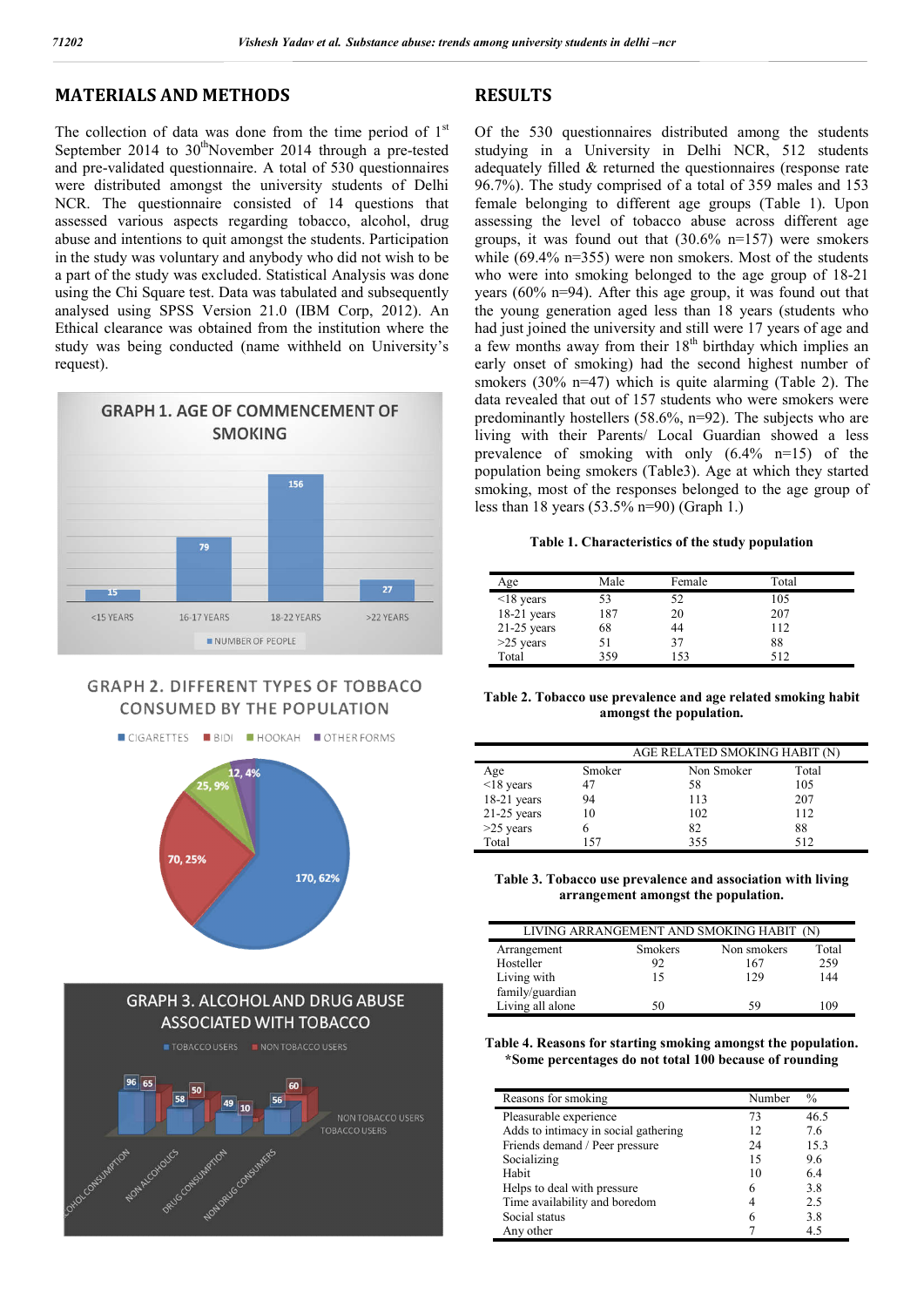The use of cigarettes was the highest amongst students (61%  $n=101$ ) followed by hookah (22% n=36) and bidi (7% n=12) (Graph 2). In terms of different adverse habits associated with smoking, statistics revealed that 69 students (43.9%) out of 157 smokers were alcoholics and (15.3% n=24) were nonalcoholics out of 355 non-smokers as they did not consume any tobacco related product or alcohol. We observed a significant association between tobacco and alcohol use amongst students (p=0.02) (Graph 3). Amongst the 67 drug users, 57 (85%) people consumed tobacco as compared to 10 (15%) of non drug, non tobacco consumers. No significant difference was seen amongst drug use associated with tobacco (Graph 3. The main reasons to take up smoking in the first place by students had been Pleasurable experience 73 (46.5%), followed by it "adding to intimacy" in social gatherings  $\&$  peer pressure (Table 4)

## **DISCUSSION**

The use of Tobacco, Alcohol and Drugs is being a major risk factor to many diseases. In spite of this being known to the students, it is very alarming to observe that university going students in Delhi NCR are habituated to these substances. The high prevalence (30.66%) rate of smoking is in line to the findings of various authors who quoted that smoking in India to be 28.5% and 30.6% respectively (Rani *et al*., 2003; Jindal *et al*., 2006). Living arrangements of the students was considered as an important factor to determine their smoking habits as, students living alone or in hostels had a greater prevalence of smoking due to "no restrictions" imposed over them as compared to students who lived with their Parents/ Local Guardians who provide a "smoke-free environment" in their homes as observed in similar studies (Wechsler *et al*., 2001; Jones *et al*., 1992; Sidani *et al*., 2013). Also, the fear of getting caught by their parents/ Local guardians leads to a lesser prevalence of smoking in such populations. In this study, the majority of smokers belonged to the age group of 18-21 years (59.9%); followed by the age group of less than 18 years (30%). It is an alarming issue as this is the time when the students are particularly in school and become dependent on tobacco and other substances and later find it difficult to quit the habit (Little, 2000; True *et al*., 1999; Tyndale, 2003).

This is a grim picture as the prevalence of tobacco uptake varies from 1.9% in Delhi to 75.3% in Mizoram leading to various serious health consequences (Kumar, 2006; Bhojani *et al*., 2009). The main reasons to take up smoking in the first place by students had been "Pleasurable experience", followed by it "adding to intimacy" in social gatherings& peer pressure. This is in agreement to certain authors who state that, the peers especially in younger population form an important part and they tend to do things that help them socialize with them (Kotwal *et al*., 2005; Sasco *et al*., 1988). This may be one of the reasons, that a knowledge based tobacco cessation program me may not be entirely successful as it is equally important to include, educate and motivate the peers to quit the habit as a whole (Kotwal *et al*., 2005). Amongst the various forms of smoked tobacco product used, cigarette was the most common, followed by bidi, hookah and other forms. It has been generally found that prevalence of bidi consumption is higher in rural areas and cigarette consumption is seen more in urban areas (Rani *et al*., 2003; Jindal *et al*., 2006). The prevalence of substance abuse & alcohol dependence in the present study was reported as alcoholism in 144 (28%) students and drug dependence in 67 (13%) students.

It is low as compared to a similar study comparing tobacco smoking, alcohol and drug abuse patients and found out that 89.6% of the alcohol abusers and 90% of the drug users reported smoking cigarettes (Burling, 1988). In the year 2004, a systematic effort was made through the National household survey of drug use which found that 21.4% of the population consumed alcohol and cannabis, which is termed as "Bhaang" and "Charas" in India is consumed by 3% of the population (Ray, 2004). In Uttar Pradesh, a prevalence of 22.8 per 1000 were dependent on alcohol or drugs was reported in Lucknow alone, a prevalence of 18.55 per 1000 was reported (Dube, 1971; Thacore, 1972). The results of this study indicate a steep rise in the use of alcohol and drugs among students. In our study, it was observed that the probability of alcohol intake increases with increasing amounts of tobacco smoked which is in conjunction with the various studies<sup>22,23</sup>. It was also observed that Nicotine dependence is more likely to exist among students consuming alcohol than among nonalcoholics. This finding is synonymous with the study done by Hashimoto et al. (2001). Under-reporting of data and social desirability bias are the common limitations that might have crept in the study.

#### **Conclusion**

This study reports a high percentage of tobacco and alcohol abuse among university students. Most of the students picked up the habit in their adolescence years, i.e. while they were in school. More studies needs to be done to assess the nature of substance abuse in the present population and emphasis on prevention strategies now needs to be focused in schools to prevent further abuse of these substances. This shall in turn, help us reduce the burden of various diseases that occur as a result of substance abuse and provide a much healthier, and abuse free youth in the country.

### **REFERENCES**

- Bhojani UM, Chander SJ, Devadasan N. 2009. Tobacco use and related factors among pre-university students in a college in Bangalore, *India. Natl Med J India.,* 22:294–7.
- Burling TA, Ziff DC. 1988. Tobacco smoking: A comparison between alcohol and drug abuse inpatients. *Addictive Behaviors.,* 13 (2): 185–190.
- Dube KC, Handa SK. 1971. Drug use in health and mental illness in an Indian population. *Br J Psychiatry.,* 118:345-6.
- Gulliver, S. B., Rohsenow, D. J., Colby, S. M., Dey, A. N., Abrams, D. B.,Niaura, R. S. *et al*. 1995. Interrelationship of smoking and alcohol dependence, use and urges to use. Journal of Studies on Alcohol 56: 202–206.
- Hashimoto, E., Sakaguchi, S., Shiga, M., Ikeda, N., Toki, S. and Saito, T. 2001. Epidemiological studies of tobacco smoking and dependence in Japan. *Alcohol* 24: 107–110.
- Henningfield, J. E., Chait, L. D. and Griffiths, R. R. 1984. Effects of ethanol on cigarette smoking by volunteers without histories of alcoholism. *Psychopharmacology.,* 82:  $1 - 5$ .
- IBM Corp. Released 2012. IBM SPSS Statistics for Windows, Version 21.0. Armonk, NY: IBM Corp.
- Jindal SK, Aggarwal AN, Chaudhry K, Chhabra SK, D'Souza GA, Gupta D *et al*. 2006. Tobacco smoking in India: prevalence, quit-rates and respiratory morbidity. *Indian J Chest Dis Allied Sci.,* Jan-Mar;48 (1):37-42.
- Jones DH, Harel Y, Levinson RM. 1992. Living arrangements, knowledge of health risks, and stress as determinants of